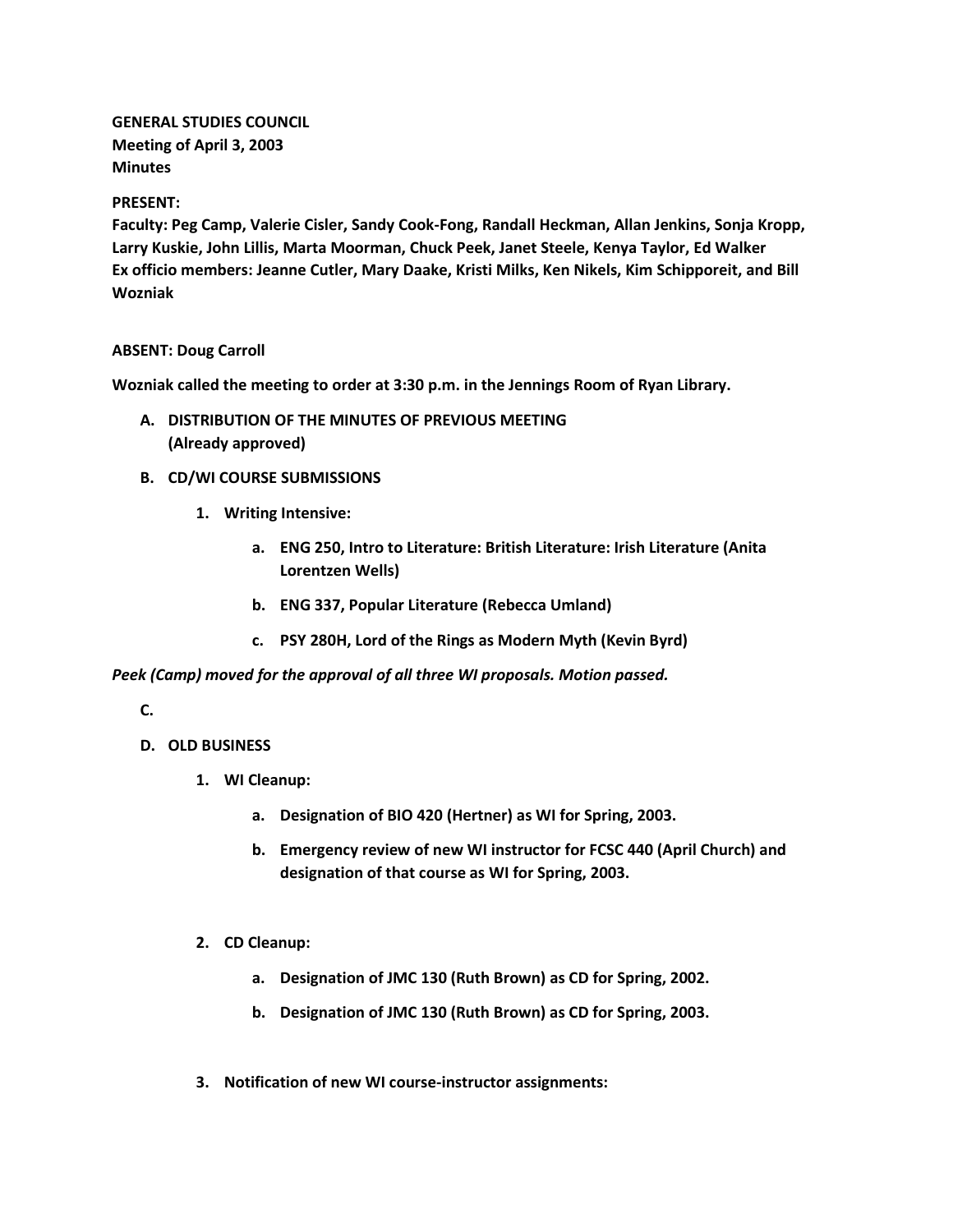**a. BMKT 435, Market Research (Seshadri)**

**Wozniak described the review process of the above courses, #1 and #2 were reviewed by the appropriate subcommittees, and #3 by him in accord with recently-approved policy. All of the items, #1 - #3 were approved.**

> **4. Re-Reconsideration of Policy Concerning Department Chair Clerical Errors-expansion to include CD courses: Wozniak asked the Council to give formal approval of extension of the policy concerning retroactive approval of WI courses to CD courses.** *Jenkins (Cook-Fong) moved for approval of the following policy:*

**If a course had been approved for CD status and had been offered by an approved CD instructor, but the Department Chair or Program Director did not list the course as CD in the schedule for a particular semester, then the Chair of the Department or Program may request to have the course designated as CD retroactively. (All approvals were obtained before the beginning of the course in question.) The request must be approved by the General Studies Council before the changes can be recorded at the Registrar's Office.**

*The motion passed.*

**E.**

- **F. NEW BUSINESS**
	- **1. Questions concerning General Studies course substitution policy:**

**Wozniak asked the Council for input concerning his decisions about substituting 300 or 400-level classes for General Studies classes. Wozniak described the general strategy of not allowing upper-division courses to substitute for GS classes. Also he described his strategy of justifying substitutions in terms of meeting the spirit of the diversity of program offerings. Two specific cases were discussed. The Council did not report any disagreement with Wozniak's current decision making.**

**In addition, Wozniak asked for advice concerning how to handle reports of instructors not following WI guidelines for courses listed as WI. The department Chair will first be contacted especially in the case of the adjunct instructors.**

**Wozniak also asked if public posting of the meeting agenda and minutes was necessary. Such posting occurred when the General Studies Committee was a Faculty Senate Committee. It was agreed that posting the agenda was appropriate. The posting could also mention that minutes of General Studies Council are available on the web.**

- **2. New General Studies Course Proposals:** 
	- **a. SOWK 170, Social Welfare-new course in Personal Development.**

*Cook-Fong (Walker) moved for approval of SOWK 170 as a General Studies course in the Personal Development category.* **Moorman asked if the moratorium on General Studies changes had been lifted. Wozniak replied that no restrictions have been placed on the General Studies Council activities, but any action will still need to be approved by the SVCAA.** *The motion passed.*